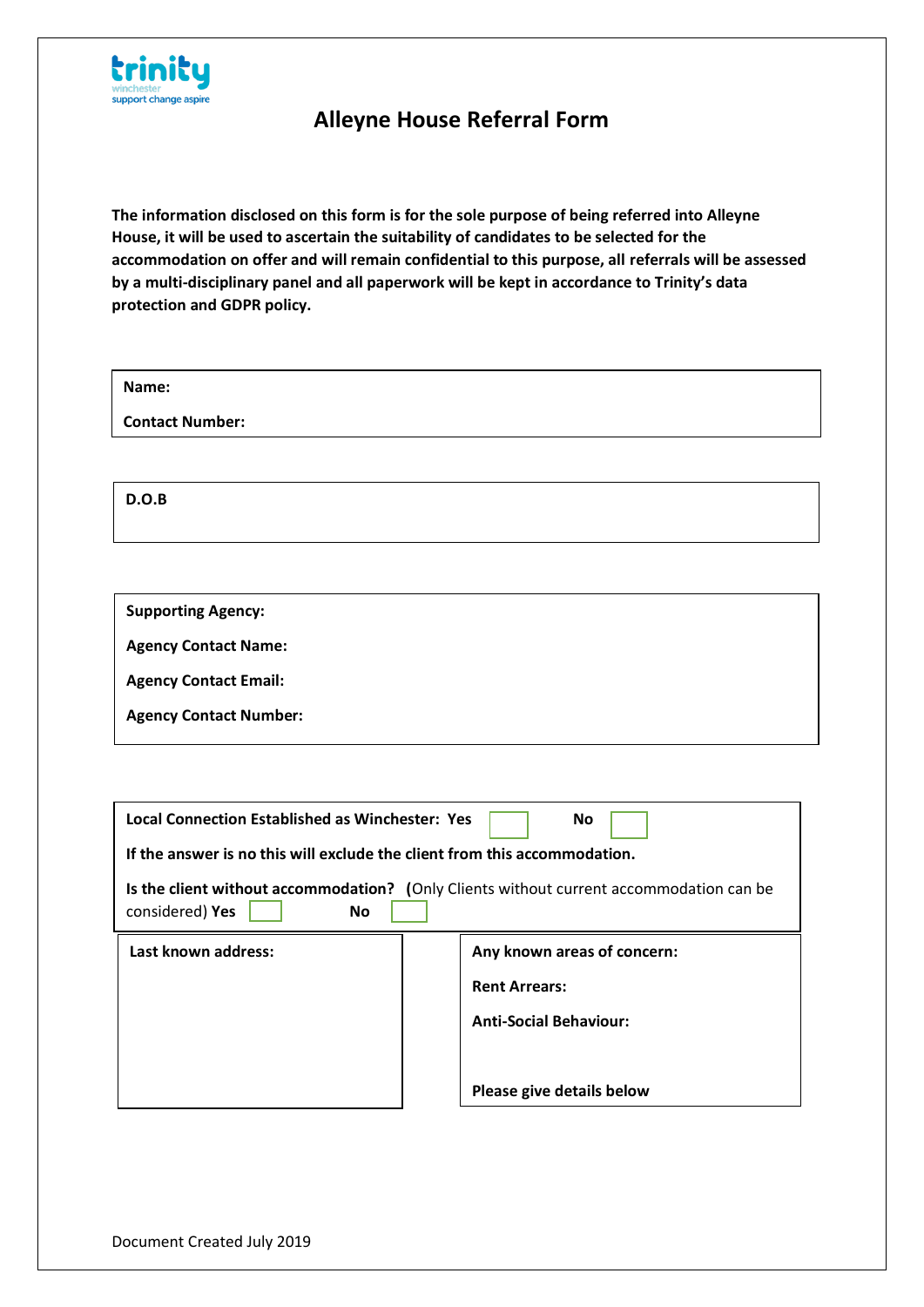

**G.P Practice Name and Address:**

**Any Health Conditions and Current Medication:**

|  | Please be advised that the criteria that will be accepted by the selection panel is low risk and non- |
|--|-------------------------------------------------------------------------------------------------------|

**Alleyne house is an alcohol and substance use free zone, we will not be able to accept those with a current addiction or a recent history, we will consider those that are in recovery, please give details below addiction history:**

**Past Substance Use:**

**Past Alcohol Use:**

**Any supporting agencies that may be currently helping:**

**Contact Name and email:**

**Support Needs: Please detail below areas of support that needed:**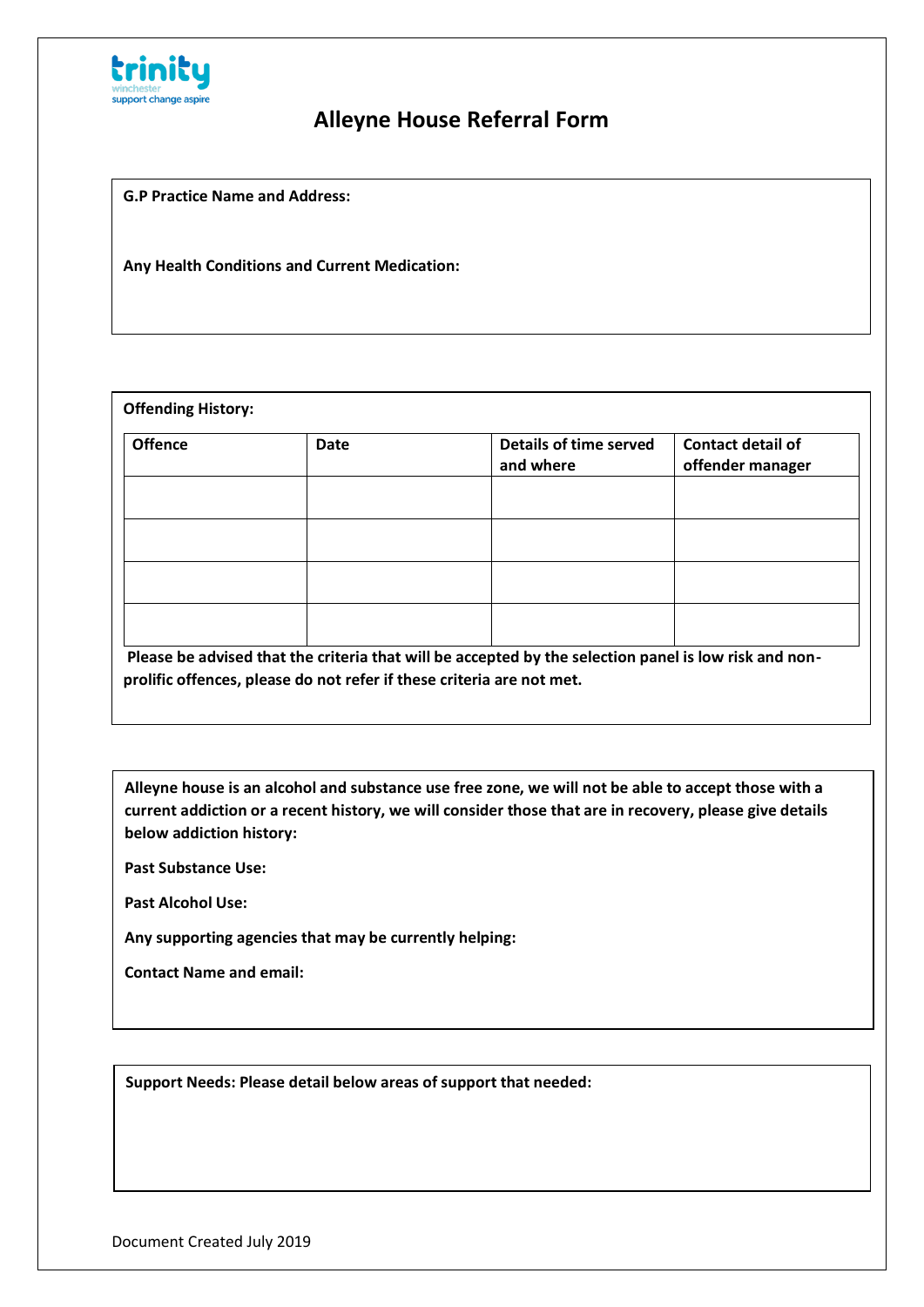

**I as the person being referred agree to that this information is correct and agree to this referral being presented at the panel and kept by Trinity Winchester in a confidential and appropriate manner.**

**Signed: Date:**

**Prinited:**

**Please return to: hannah@trinitywinchester.org.uk**

### **Agreed Mutual Respect Policy**

#### **Alleyne House Good Neighbour Statement:**

At Alleyne House we will be seeking to establish and maintain excellent neighbourhood relationships, the criteria for entering the accommodation is set to reflect the need to lessen any impact on our neighbours and to encourage integration into good community living. All residents will need to agree to the expected standard of living before a tenancy will be offered.

### **Accommodation:**

All rooms will be offered with the provision of a bed, white goods and a good standard décor, it is our expectation that all residents maintain the standard of the accommodation and return it to Trinity as they found it.

Whilst the accommodation is yours there is an expectation that it remains clean, tidy and in a good state of repair. Any damage will need to be reported to the on-site office staff and necessary repairs will be organised, however if the damage appears intentional there may be a cost incurred by yourself.

Access will need to be permitted to carry out any routine health and safety inspections.

Accommodation will be offered for a 6-12-month period and there will be an expectation to relocate to long term accommodation, support will be offered to secure such accommodation.

The purpose of the accommodation is to offer a secure and stable home for a short time with an emphasis to progress to long term and independent accommodation.

### **Smoking:**

Smoking is not permitted in any room or internal part of the building, there will be a designated smoking area outside. Due to the shared nature of the building smoke alarms are fitted throughout and would not allow for the premises to permit smoking.

#### **Guests:**

The units are designed for individual residents only and do not allow for guests. As a courtesy to all other residents and for your safety this will be agreed at the tenancy sign up and there will be no exceptions.

### **Noise Levels:**